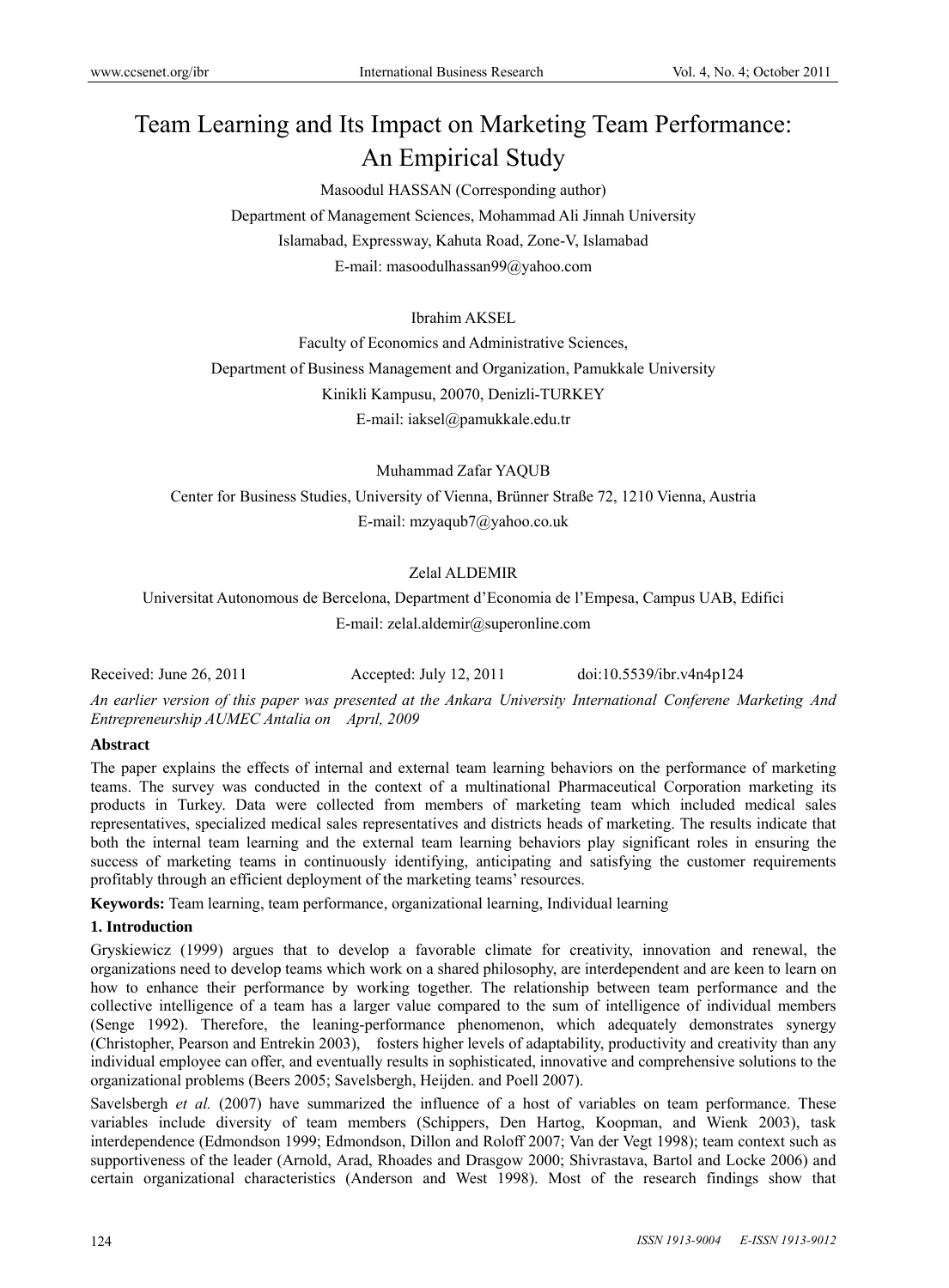relationships between predictor variables and team performance are complex and there still exists considerable lack of empirical knowledge on the predictive validity of the variables influencing team performance.

Christopher *et al.* (2003) used Edmondson's (1996) *Team Learning Survey* (TLS) and *Team Performance Survey* (TPS) for conducting their research in one Australian hospital to examine the effects of internal and external team learning on team performance. Using the same methodology, our study aims at investigating the effects of (internal & external) team learning behaviors on team performance among the marketing team members working in a multinational pharmaceutical company located in Turkey.

## **2. Literature review**

Mathieu, Rapp and Gilson (2008) regard team as collectives who exist to perform organizationally relevant tasks, share one or more common goals, interact socially, exhibit task interdependencies, maintain and manage boundaries, and are embedded in an organizational context that sets boundaries, constrains the team, and influences exchanges with other units in the broader entity. Hackman (1983) defines team as a social system that consists of at least two members who share responsibility for a team product or service, recognize themselves as a group and are recognized as such by others as well. Luthans (1995) refers Katzenback and Smith (1993) to differentiate between teams and traditional work groups by pointing out that teams go beyond traditional formal work groups by creating a collective output as well as synergistic effects. Teams can be formed for any purpose and may be categorized as advice teams, production teams, project teams, action teams (Sundstrom 1999), cross-functional teams, self managed teams (Luthans 1995) and/or virtual teams (Kraut and Korman 1999).

Learning can be defined as the process of acquiring knowledge through experience which leads to an enduring change in behavior (Buchanan and Huczynski 2004). Loewen and Loo (2004) in the context of importance of team learning quote words of Senge, Roberts, Ross, Smith and Kleiner (1994: p.354) as 'history has brought us to a moment where teams are recognized as a critical component of every enterprise - the predominant unit for decision making and getting things done'. Team learning is the essence of organizational learning and change (Senge 1992). Ancona and Chong (1999) have found that teams enhance the ability to survive, improve and adapt to the changing circumstances. Chang and Lee (2001) have revealed that an organization learns through acquiring, retaining and transferring knowledge. Moreover, Chang and Lee (2001) have also cited the findings of Kilgore (2001) on collective learning by asserting that certain learning behaviors originated from collective system and social interaction lead to the emergence of collective learning products such as shared ideas, beliefs, mental models, knowledge and action and help individuals to engage in integration process. As such, team learning can be regarded as a social phenomenon.

Christopher *et al.* (2003) found that the use of teams provides the merits of empowering people to utilize their abilities effectively which allows the managers to focus their attention on strategic priorities instead of just supervising the subordinates which eventually not only improves their efficiency (Entrekin and Court 2001) but also brings knowledge, skills and experience to the workplace (Avery 2000). These intellectual assets help in operating the organization effectively and efficiently (Brooks 1994) through creating synergies (Jassawalla and Sashittal 1999). The enhancement of team learning accumulated through the deployment of cross-functional teams helps in gaining greater competitive advantage (Banker, Field, Schroeder and Sinha 1996), enhancing continuous improvements of quality, innovation, customer satisfaction (Boyett and Conn 1991) as well as the employee satisfaction; reducing cost and improving adaptability to the technological change (Wellins, Byham and Wilson 1991).

Analyzing the aspects of individual and team learning has considerable potential to enhance understanding of the organizational learning (Hayes and Allinson 1998; Lundberg 1995). It has been profoundly recognized that organizations can learn better if teams in the organizations learn collectively through experience and knowledge sharing among individuals (Bain 1998; Bernnett, Kremer and O'Brien 1994; Berg 1993; Brwon and Duguid 1998). Savelsbergh *et al.* (2007) have referred (Argyris and Schön (1978), Gibson and Vermeulen (2003), Kasl, Marsick and Dechant (1997) and Van der Vegt and Bunderson (2005) to reflect a positive association of team performance with the team learning behaviors such as asking questions, challenging assumptions, evaluating alternatives, seeking feedback, experimenting, reflecting on results, detecting, discussing and correcting errors, and reflective communication. Although considerable research has been done on the learning in organizations yet relatively little is known about team learning (Edmondson 1999). Moreover, Edmondson (1999) has revealed that the empirical work on team learning is limited. The present study bridges this research gap in the literature.

#### **3. The Conceptual Model**

Mathieu *et al.* (2008) found that teams generate operational outcomes, financial outcomes, behavioral outcomes and/or attitudinal outcomes which may be used in order to investigate teams' effectiveness in organizations (Argote and McGrath 1993, Barrick, Bradley, Kristof-Brown and Colbert 2007; Goodman, Ravlin and Schminke 1987; Stewart 2006). Following Savelsbergh *et al.* (2007), we have taken into consideration the five types of team learning behaviors based upon Edmondson (1996) which include: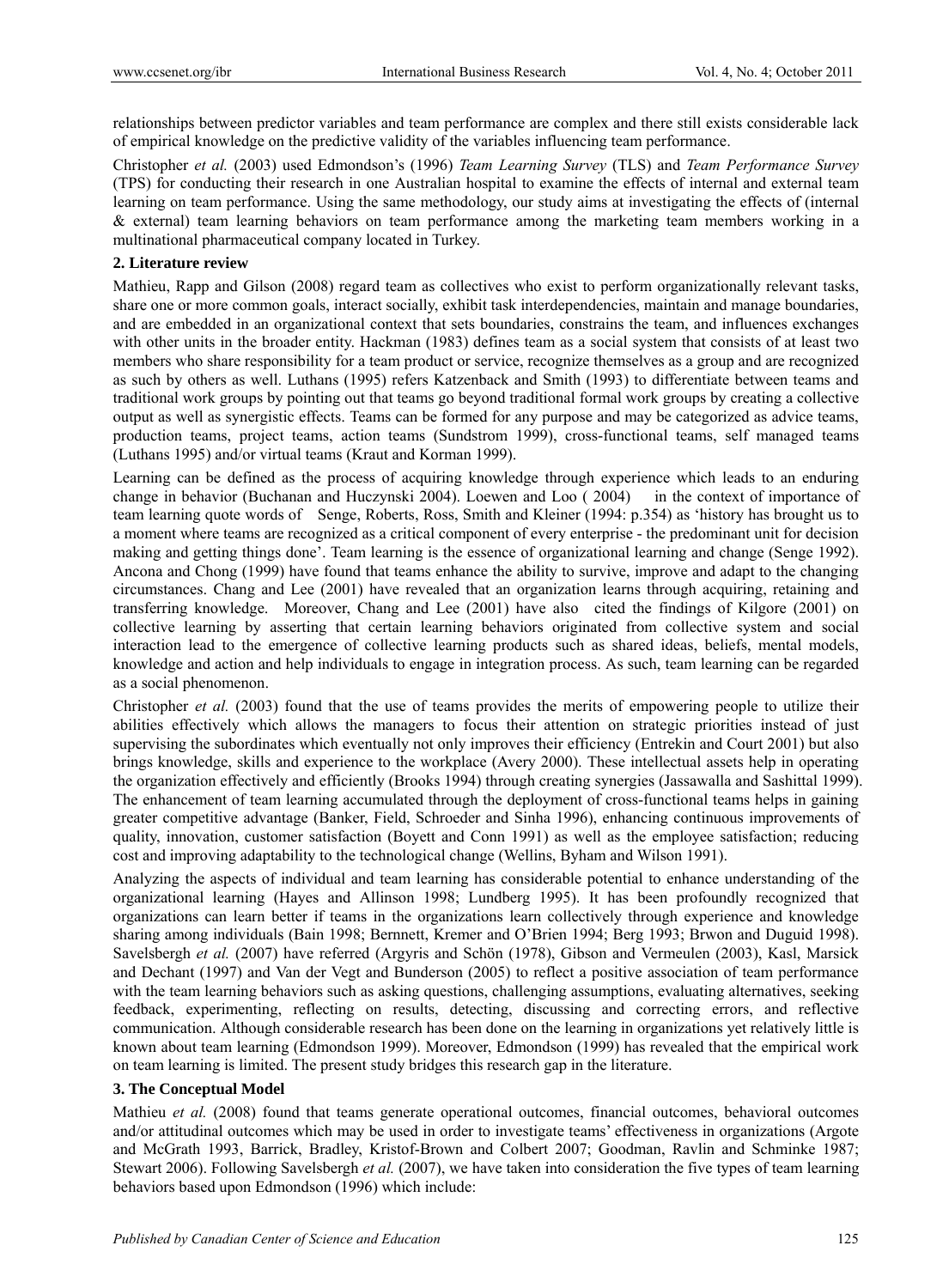1) *Exploratory questioning and cumulative reasoning*: sharing knowledge, opinions, perspectives and constructively managing differences in opinion (Van den Bossche, Gijselaers, Segers and Kirschner 2006);

2) *Reflection*: on experiences, goals, actions, working methods, strategies, adapting working methods, strategies or assumptions (Schippers *et al.* 2003);

3) *Error management*: by collectively discussing errors exploring how to prevent those (Van Dyck, Frese, Baer and Sonnentag 2005);

 4) *Feedback seeking behaviors*: internally between team members and externally from outsiders upon the team; and to measure: Are we doing the right thing? Are we doing our things right: And drawing conclusions leading to further exploration or experimenting or adapting goals or assumptions (Schippers *et al.* 2003);

5) *Experimenting*: doing things differently than before and/or measuring differences in the outcome (Van Woerkom 2003).

Based upon these five team learning behaviors, Edmondson (1996) identified two learning behaviors constructs which include:

1) *Internal team learning behaviors*: defined as the extent to which team members engage in behaviors to monitor performance against goals, obtain new information, test assumptions, and create new possibilities 2) *external team learning behaviors*: defined as an assessment by several of the team's customers and/or managers about the extent to which team engages in behaviors such as seeking new information or asking those who receive or use its work for feedback (Argote and McGrath 1993).

Our baseline proposition is that by incorporating the above mentioned five learning behaviors together, the internal learning and the external learning impact team performance. Figure 1 depicts the same relationship.

#### **4. Methods**

#### *4.1 Data collection*

For data collection, we adapted the Team Learning Survey (TSL) and Team Performance Survey (TPS) scales used by Edmondson (1996) while investigating team learning in a large office furniture manufacturer in the American Mid-West. The Team Learning Survey (TLS) incorporated both the internal and the external team learning behaviors each measured through five items. The team performance construct in the Team Performance Survey (TPS) was also measured through five items. The respondents were asked to record their responses on a seven-point likert scale where 1 meant strongly disagree and 7 meant strongly agree. The questionnaire was translated in Turkish Language by the experts from Faculty of Business Administration, Istanbul University and sent to the respondents through mail.

#### *4.2 The case study site*

The questionnaires were sent to the members of marketing team of one multinational pharmaceutical company operating in Turkey. The marketing team of the company is composed of 90 members who have been distributed in 17 districts throughout the Turkey. By using the personal selling component of the promotions mix mostly, the members of the marketing team are responsible for achieving their respective targets and report to the concerned district marketing manager. The main reason behind the selection of this marketing firm for our research was its multinational base i.e. having a diversified team of marketing people where the team members every day learn about the needs of their customers and determine how to satisfy these needs through effective team performance. The survey involved all the 90 members of the marketing team. 49 out of 90 members returned the questionnaire yielding a response rate of 54%.

#### **5. Results**

The results will be presented as follows: profile of the respondents, result findings of our three main constructs of our model, 1) Internal Team Learning, 2) External Team Learning 3) Team Performance in shape of factor analysis, correlations and regression analysis.

#### *5.1 Profile of the respondents*

87% of the respondents were males and 13% were females. Most of the respondents i.e. 69% belonged to the 30-39 years age group. Remaining 27% belonged to the 20-29 years age groups and 4% were above 40 years of age. About 78% respondents were graduates, 18% had master degrees and 4% had doctorate degrees. 61% of the respondents were Sales representatives, 27% were specialized medical sales representatives and the rest (12%) were districts managers. Finally, 75% of the respondents had the experience between 5-7 years, 12% had the experience between 8-10 years and 13% had the experience as11 years or above.

#### *5.2 Factor Analysis and Descriptive Statistics*

With the help of SPSS, we performed the Principal Components Analysis (PCA) with Varimax rotation for the three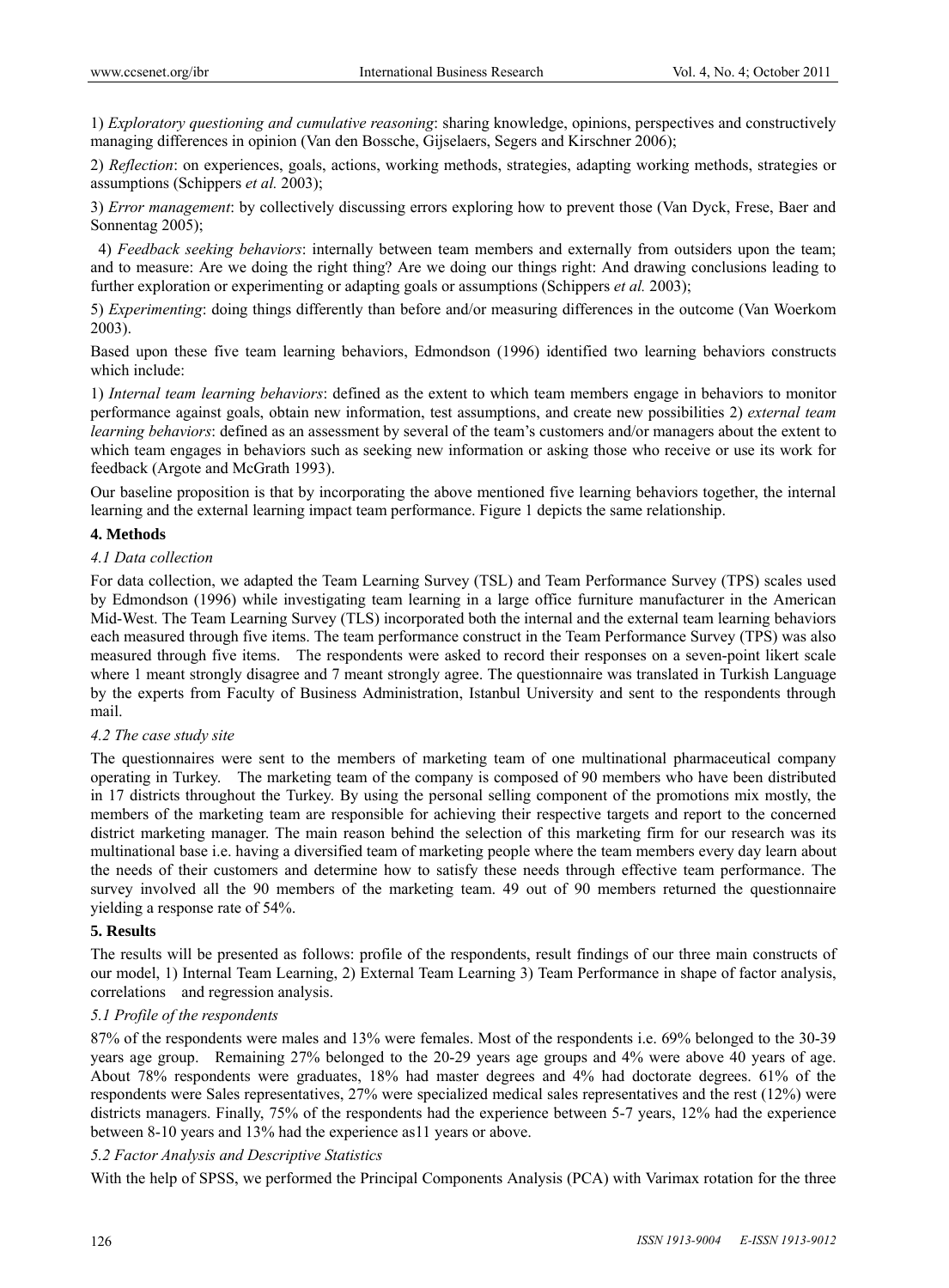latent constructs. In interpreting the items which load on each factor, Hill and Petty (1995) has referred Tinsley and Tinsley (1987) to state that 0.30 level is a generally accepted minimum factor loading because it indicates that approximately 10% of the variance for a corresponding variable has been explained by a factor. We used the same criterion. *Internal Team Learning*, *External Team Learning* and *Team Performance* accounted for 53.11% of the common variance (see Table 1) and exhibited cronbach α as 0.74, 0.64 and 0.71 respectively, which according to Choo, Furness, Paquette, Van den Berg, Detlor, Bergeron and Heaton (2006) are above/closer to the minimum acceptable range of 0.65–0.70 (DeVellis 1991).

Table 2 shows the mean scores of the three factors. The mean score of item 5 of internal team learning is 6.02 which reflect that the group members regularly take time to figure out ways to improve their work process. The mean score of item 1 of external team learning is 5.78 which reflect that group members go out and get all the relevant work information from customers and other parts of the organization. Similarly, the mean score of item 5 of team performance is 5.94 which reflect that the quality of work provided by the group is improving.

#### *5.3 Multivariate analysis*

The multivariate analyses were conducted using the aggregate scores. To get the aggregate scores, items scores pertaining to internal team learning, external team learning and team performance factors were summed. Table 3 shows the correlations among these variables. Team performance is significantly (positively) correlated with internal team learning and external team learning e.g. 40% and 38% respectively. Internal team learning is positively correlated with team performance and the external team learning e.g. 40% and 38% respectively. Similarly, external team learning is positively correlated with team performance and internal team learning factors e.g. 38% each. These positive correlations confirm our base-line hypothesis that a firm's internal team learning and external team learning impact organizational team performance. The extent of impact was gauged through the regression analyses.

## *5.4 Regression analysis*

In order to study the extent of impact of internal team learning and the external team learning on team performance, regression analyses were carried out. The results are shown in tables 4-6. Table 4 shows the effect of internal team learning on team performance. The model's adjusted  $R^2$  is 0.142 and the F value for the model is significant at  $p <$ 0.01. The standardized regression coefficient ( $\beta$ =0.40) of internal team learning is significant at p < 0.05. Table 5 shows the output of regression analysis of external team learning on team performance. The model's adjusted  $R<sup>2</sup>$  is 0.125 and the F value for the model is significant at  $p < 0.01$ . The standardized regression coefficient ( $\beta = 0.379$ ) of external team learning is significant at  $p < 0.05$ . Table 6 shows output of the regression analysis of both types of learning on the team performance. The model's adjusted  $R^2$  is 0.187 and the F value for the model is significant at p < 0.01. The standardized regression coefficients (β) of internal team learning and the external team learning are 0.300 and 0.266 respectively with β for the internal team learning being statistically significant at p <0.05.

# **6. Discussion and Conclusion**

We examined the effects of internal and external team learning on team performance in our case organization i.e. marketing unit of a multinational corporation based in Turkey. The results illustrated that both internal team learning and the external team learning have statistically significant impact on team performance which reflects that to improve the quality of work, members of the marketing team regularly take time to figure out and discuss ways internally and externally to improve work processes and learn from mistakes. Moreover, this means that the team learning behaviors play an important role in identifying, anticipating and satisfying the customer requirements profitably through an effective marshalling of the resources of marketing teams. It is worthwhile to take into account the limitations our research. We studied only one corporation, therefore, it is not clear to what extent the findings may be generalized to others organization. Another limitation is that the survey asked employees to report their observations of team learning behaviors; the reported observations may not be the same as the actual behaviors. In terms of contribution to theory, this study corroborates the work of Christopher *et al.* (2003) and Edmondson (1996). The future research should attempt to increase the explanatory power of the model by including the variables such as leadership empowerment, goal clarity, leader's mood, group potency and collective efficacy in addition to the (internal and external) team learning behaviors especially in context of the project teams and the virtual teams which are being widely used in the contemporary organizations.

#### **References**

Ancona, D.G., and Chong, C. (1999). Cycles and Synchrony: The Temporal Role of Context in Team Behavior, *Research on Managing Groups and Teams,* Volume 2, pp. 33-48.

Anderson, N. and West, M. (1998). Measuring Climate for Work Group Innovation: Development and Validation of the Team Climate Inventory, *Journal of Organizational Behavior*, volume 19, pp. 235-258, http://dx.doi.org/10.1002/(SICI)1099-1379(199805)19:3<235::AID-JOB837>3.0.CO;2-C

Argote, L., and McGrath, J.E. (1993). Group Process in Organizations: Continuity and Change, *International*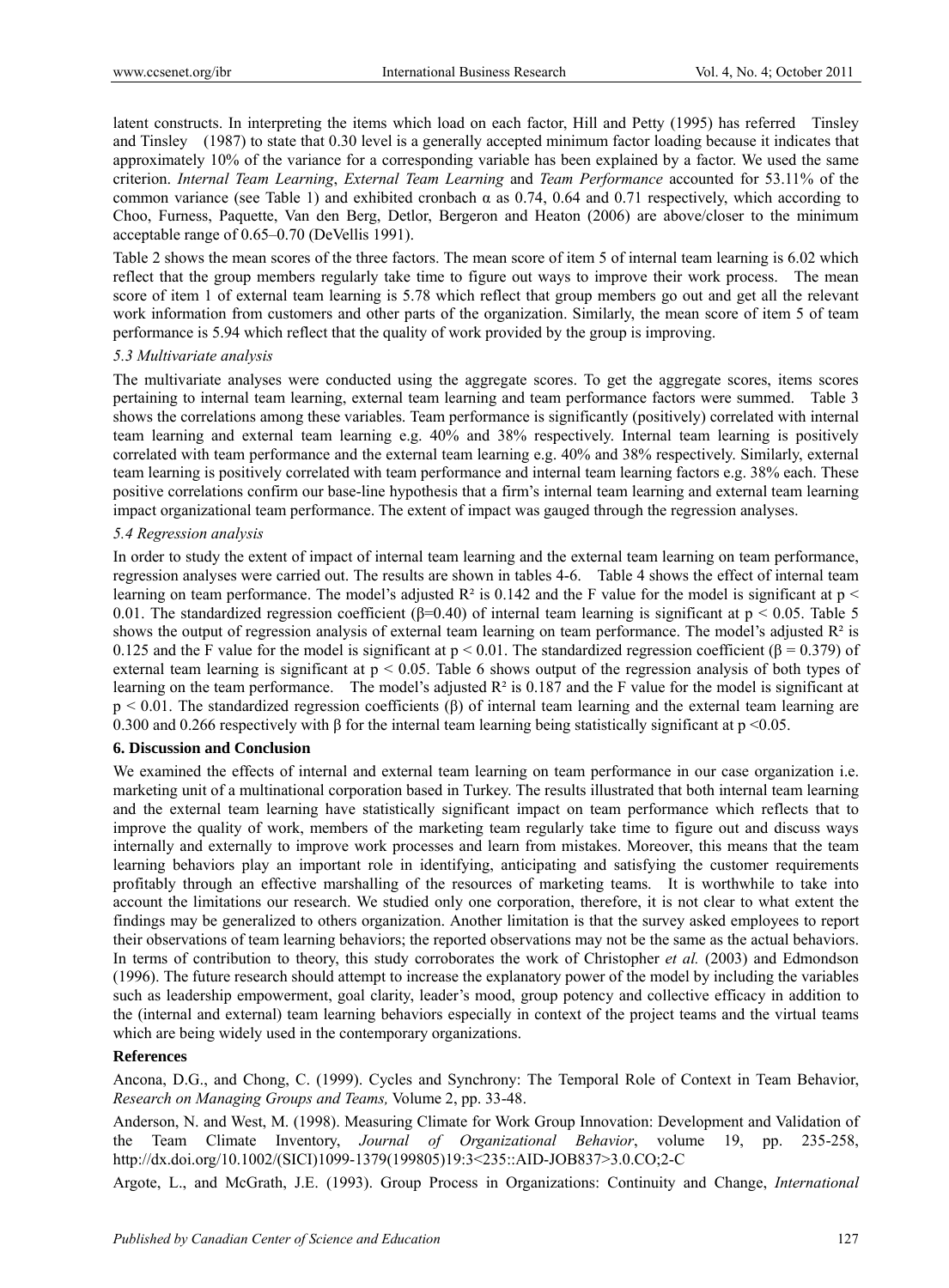*Review of Industrial and Organizational Psychology*, Vol. 8, pp. 333-389

Argyris, C., and Schön, D. (1978). *Organizational learning: A theory of action perspective*. MI: Addison-Wesley

Arnold, J.A., Arad, S., Rhoades, J.A., and Drasgow, F. (2000). The Empowering Leadership Questionnaire: The Construction and Validation of a New Scale for Measuring Leader Behaviors, *Journal of Organizational Behavior,* volume 21, pp. 249-269, http://dx.doi.org/10.1002/(SICI)1099-1379(200005)21:3<249::AID-JOB10>3.0.CO;2-#

Avery, C.M. (2000). How Teamwork Can Be Developed As An Individual Skill, *Journal for Quality & Participation*, Vol. 23 No. 4, pp. 6-13

Bain, A. (1998). Social Defenses against Organizational Learning, *Journal of Human Relations,* Volume 51 Number 3, pp. 413-429, http://dx.doi.org/10.1177/001872679805100309

Banker, R.D., Field, J.M., Schroeder, R.G. and Sinha, K.K. (1996). Impact of Work Teams on Manufacturing Performance: A Longitudinal Field Study, *Academy of Management Journal*, Vol. 39 No. 4, pp. 867-890

Barrick, M.B., Bradley, B.H., Kristof-Brown, A.L., and Colbert, A.E. (2007). The Moderating Role of Top Management Team Interdependence: Implications for Real Teams and Working Groups, *Academy of Management Journal*, Vol. 50, pp. 544-557, http://dx.doi.org/10.2307/256715

Beers, P.J. (2005). *Negotiating Common Ground: Tools for Multidisciplinary Teams*. PhD-thesis. Open University of the Netherlands: Heerlen. (Unpublished)

Bennett, Kremer, J, O'Brien, Michael, J. (1994). The Building Blocks of the Learning Organization, T*raining*, Volume 31 Number 6, pp. 41-49

Berg, D. (1993). Expanding Perceptions, Possibilities and Profits, *Journal for Quality and Participation*, Vol. 16 No. 7, pp. 6-10

Boyett, J.H. and Conn, H.P. (1991). *Workplace 2000: The Revolution Reshaping American Business*. NY: Penguin

Brooks, A.K. (1994). Power and the Production of Knowledge: Collective Team Learning in Work Organizations, *Human Resource Development Quarterly*, Vol. 5 No. 3, pp. 213-35

Brwon, J.S. and Duguid, P. (1998).Organizing Knowledge, *California Management Review*, Vol. 40 No. 3, pp. 90-111

Buchanan, D. and Huczynski, A. (2004). Theory From Fiction: A Narrative Process Perspectives on Pedagogical Uses of Feature Film, *Journal of Management Education*, Vol. 28 No. 6, pp. 707-726, http://dx.doi.org/10.1177/1052562903262163

Chang, H. and Lee, A. (2001). The Relationship Between Psychological Safety, Organization Context Support and Team Learning Behavior in Taiwan, *Global Journal of Engineering Education*, Vol. 5, No. 2, pp. 185-192

Choo, C.W. Furness, C. Paquette, S. Van den Berg, H. Detlor, B. Bergeron, P. and Heaton, L. (2006). Working With Information: Information Management and Culture in a Professional Services Organization, *Journal of Information Science*, Vol. 32 No. 6, pp. 491-510, http://dx.doi.org/10.1177/0165551506068159

Christopher, C.A., Pearson, C.C. and Entrekin, L. (2003). Examining the Effects of Internal and External Team Learning on Team Performance, *Team performance Management: An International Journal,* Volume 9 Number 7/8, pp. 174-181

DeVellis, R.F. (1991). *Scale Development: Theory and Applications*. Newbury Park, CA: Sage Publications

Edmondson, A. (1999). Psychological Safety and Learning Behavior in Work Teams, *Administrative Science Quarterly*, Vol. 44, pp. 350-383, http://dx.doi.org/10.2307/2666999

Edmondson, A.C. (1996). *Group and Organizational Influences on Team Learning*. Unpublished Doctoral Dissertation, Harvard University, Boston, MA.

Edmondson, A.C., Dillon J.R., and Roloff K.S. (2007). Three Perspectives On Team Learning: Outcome Improvement, Task Mastery, and Group Process. In The Acad. Management Annals, edited by James P. Walsh and Arthur P. Brief, *Psychology Press,* pp. 269-314, http://dx.doi.org/10.1080/078559811

Entrekin, L. and Court, M. (2001). *Human Resource Management: Adaptation and Change in an Age of Globalization*. International Labor Office, Geneva.

Gibson, C., & Vermeulen, F. (2003). A Healthy Divide: Subgroups as a Stimulus for Team Learning Behavior, *Administrative Science Quarterly*, Vol. 48, pp. 202-239, http://dx.doi.org/10.2307/3556657

Goodman, P. S., Ravlin, E., and Schminke, M. (1987). Understanding Groups in Organizations, *Research in Organizational Behavior*, Vol.9, pp. 121-173

Gryskiewicz, S.S. (1999). *Positive Turbulence: Developing Climates for Creativity, Innovation, and Renewal*. Jossey-Bass Publishers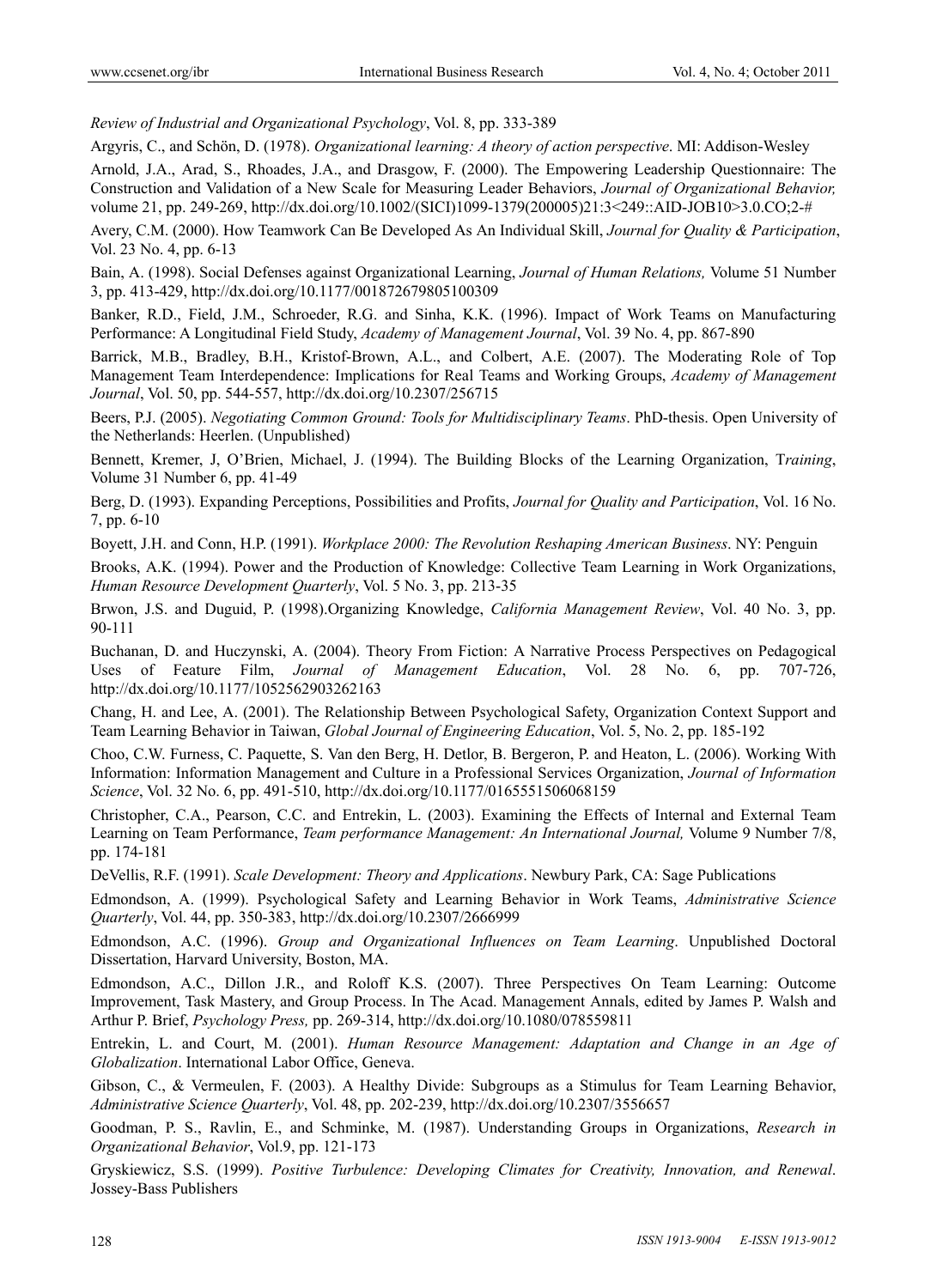*RSION.pdf* 

Hackman, J.R. (1983). *A Normative Model of Work Team Effectiveness*. (Technical Report No. 2). New Haven, CT: Yale School of Organization and Management.

Hackman, J.R. (1987). The Design of Work Teams. In J. Lorsch (Ed.), *Handbook of Organizational Behavior.* Englewood Cliffs, NJ: Prentice-Hall.

Hayes, J. and Allinson, C.W. (1998). Cognitive Style and the Theory and Practice of Individual and Collective Learning in Organizations, *Human Relations*, Vol. 51 No.7, pp. 847-871, http://dx.doi.org/10.1177/001872679805100701

Hill, R.B. and Petty, G. C. (1995). A New Look at Selected Employability Skills: A Factor Analysis of The Occupational Work Ethic, *Journal of Vocational Education Research*. Vol. 20 No. 4, pp. 59-73

Jassawalla, A.R. and Sashittal, H.C. (1999). Building Collaborative Cross-Functional New Product Teams, *Academy of Management Executive*, Vol. 13 No. 3, pp. 50-63, http://dx.doi.org/10.5465/AME.1999.2210314

Kasl E., Marsick V. and Dechant K. (1997). Teams as Learners: A Research-Based Model of Team Learning, *Journal of Applied Behavioral Science*, Vol. 33, pp. 227-246, http://dx.doi.org/10.1177/0021886397332010

Katzenbach, J.R. and Smith, D.K. (1993). The Rules For Managing Cross-Functional Reengineering Teams, *Journal of Strategy and Leadership*, Volume 21 No. 2, pp. 12-13

Kilgore, D. (2001). A Team Learning Intervention Into How Women Learn Empathy in Prison, *Adult Education Quarterly*, Vol. 51 No. 2, pp. 146-164, http://dx.doi.org/10.1177/07417130122087197

Kraut, A.I., Korman, A.K. (1999). *Evolving Practices in Human Resource Management: Responses to a Changing World of Work*. Jossey-Bass Publishers, San Francisco, CA

Loewen, P and Loo, R. (2004).Assessing Team Climate by Qualitative and Quantitative Approaches Building The Learning Organization, *The Learning Organization*, Vol. 11 No. 3, pp. 260-272

Lundberg, C.C. (1995). Learning in and by Organizations: Three Conceptual Issues, *International Journal of Organizational Analysis*, Vol. 3 No. 1, pp. 353-360

Luthans, F. (1995). *Organizational Behavior*. McGraw-Hill Education

Mathieu, J., Rapp, T. and Gilson, L. (2008).Team Effectiveness 1997-2007: A Review of Recent Advancements and a Glimpse into the Future, *Journal of Management*, Vol. 34 No. 3, pp. 410-476, http://dx.doi.org/10.1177/0149206308316061

Savelsbergh. C., Heijden. B. and Poell. R. (2007). Explaining Differences in Team Performance Does team learning behavior matter? *INGRoup Conference http://www.kennisenco.nl/publicaties/Savelsbergh%20C%20Heijden%20vd%20B%20Poell%20R%20FINAL%20VE*

Schippers, M. C., Den Hartog, D. N., Koopman, P. L, & Wienk, J. A. (2003). Diversity and Team Outcomes: The Moderating Effects of Outcome Interdependence and Group Longevity and The Mediating Effect of Reflexivity, *Journal of Organizational Behavior*, Vol. 24 No. 6, pp. 779-802, http://dx.doi.org/10.1002/job.220

Senge, P.M. (1992). *The Fifth Discipline: The Art & Practice of the Learning Organization*. Random House Australia, Milson Point, New South Wales

Senge, P.M., Roberts, C., Ross, R.B., Smith, B.J. and Kleiner, A. (1994). *The Fifth Discipline Fieldbook: Strategies and Tools for Building a Learning Organization*. Doubleday, New York, NY

Shivastrava, A. Bartol. K., & Locke E. (2006). Empowering Leadership in Management Teams: Effects on Knowledge Sharing, Efficacy, and Performance, *Academy of Management Journal*, Vol. 49 No. 6, pp. 1239-1251

Stewart, G. L. (2006). A Meta-Analytic Review of Relationships Between Team Design Features and Team Performance, *Journal of Management*, Vol. 32, pp. 29-54, http://dx.doi.org/10.1177/0149206305277792

Sundstrom, E. (1999). *Supporting Work Team Effectiveness: Best Management Practices for Fostering High Performance*. Jossey-Bass.

Tinsley, H. E. A. & Tinsley, D. J. (1987). Uses of Factor Analysis in Counseling Psychology Research, *Journal of Counseling Psychology*, Vol. 34 No. 4, pp. 414-424, http://dx.doi.org/10.1037//0022-0167.34.4.414

Van den Bossche, P., Gijselaers W., Segers M. & Kirschner P.A. (2006). Social and Cognitive Factors Driving Teamwork in Collaborative Learning Environments: Team Learning Beliefs and Behaviors, *Small Group Research*, Vol. 37, pp. 490-521, http://dx.doi.org/10.1177/1046496406292938

Van der Vegt, G. (1998). *Patterns of Interdependence in Work Teams: A Cross-Level Examination of The Relation With Satisfaction and Commitment*. Rijksuniversiteit Groningen, Groningen, http://dx.doi.org/10.1177/1059601198232003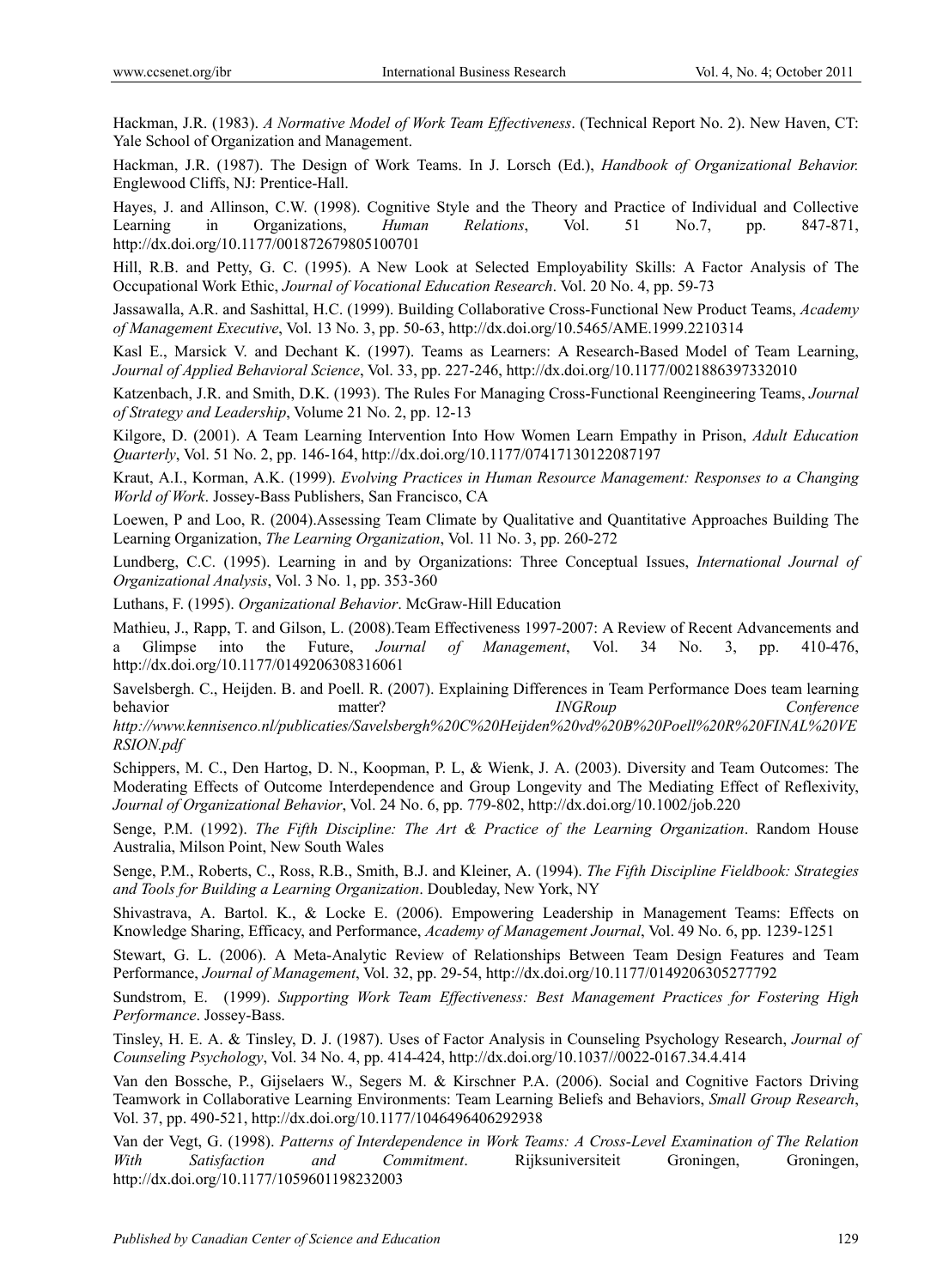Van der Vegt, G., & Bunderson, S. (2005). Learning and Performance in Multidisciplinary Teams: The Importance of Collective Team Identification, *Academy of Management Journal*, Vol. 48 No. 3, pp. 532-547, http://dx.doi.org/10.5465/AMJ.2005.17407918

Van Dyck, C., Frese, M., Baer, M. and Sonnentag, S. (2005). Organizational Error Management Culture And Its Impact on Performance: A Two-Study Replication, *Journal of Applied Psychology*, Vol. 90 No. 6, pp. 1228-1240, http://dx.doi.org/10.1037/0021-9010.90.6.1228

Van Woerkom, M. (2003). *Critical Reflection at Work: Bridging Individual and Organizational Learning*. Ph.D. dissertation, University of Twente, Netherlands.

Wellins, R.S., Byham, W.C. and Wilson, J.M. (1991). *Empowered Teams: Creating Self-Directed Work* Groups that improve Quality, Productivity, and Participation. Jossey-Bass Publishers, San Francisco, CA.

Zellmer-Bruhn, M. and Gibson C. (2006). Multinational Organization Context: Implications for Team Learning and Performance, *Academy of Management Journal*, Vol. 49 No. 3, pp. 501-518, doi:10.5465/AMJ.2006.21794668, http://dx.doi.org/10.5465/AMJ.2006.21794668

Table 1. Internal Learning, External Learning and Team Performance Factor Analysis

| Factors and items                                                                                                  |        | $\overline{2}$ | 3      |  |  |  |
|--------------------------------------------------------------------------------------------------------------------|--------|----------------|--------|--|--|--|
| Internal Learning ( $\alpha$ = 0.736)                                                                              |        |                |        |  |  |  |
| 1. Problems and errors in our group are never communicated to the appropriate people so that corrective action can | 0.854  |                |        |  |  |  |
| be taken. (reverse coded)                                                                                          |        |                |        |  |  |  |
| 2. People in my group often speak up to test assumptions about issues under discussion.                            | 0.829  |                |        |  |  |  |
| 3. In our group, people discuss ways to prevent and learn from mistakes                                            | 0.788  |                |        |  |  |  |
| 4. In my group, someone always sure that we stop to reflect on our work process                                    | 0.374  |                |        |  |  |  |
| 5. We regularly take time to figure out ways to improve our work processes.                                        | 0.284  |                |        |  |  |  |
| External Learning $(\alpha = 0.636)$                                                                               |        |                |        |  |  |  |
| 1. Group members go out and get all the relevant work information they possibly can from others -such as           |        |                | 0.670  |  |  |  |
| customers, or other parts of the organization.                                                                     |        |                |        |  |  |  |
| 2. My group keeps others in the organization informed about what we plan and accomplish.                           |        |                | 0.666  |  |  |  |
| 3. We invite people from outside the group to present information or have discussions with us.                     |        |                |        |  |  |  |
| 4. My group frequently coordinates with other groups to meet organizational objectives.<br>0.563                   |        |                |        |  |  |  |
| 5. We don't have time to communicate information about our group's work to others who are not in the group.        |        |                |        |  |  |  |
| 0.472<br>(reverse coded)                                                                                           |        |                |        |  |  |  |
| Team performance $(\alpha = 0.707)$                                                                                |        |                |        |  |  |  |
| 1. Others in the company who interact with my group often complain about how we function. (reverse coded)          |        | 0.765          |        |  |  |  |
| 2. Others often complain about my group's work. (reverse coded)                                                    |        | 0.716          |        |  |  |  |
| 3. Quality errors occur frequently in my group. (reverse coded)<br>0.657                                           |        |                |        |  |  |  |
| 4. Recently, my group seems to be "slipping" a bit in its level of performance and accomplishments.<br>(reverse)   |        |                |        |  |  |  |
| 0.502<br>coded)                                                                                                    |        |                |        |  |  |  |
| 5. The quality of work provided by my group is improving.<br>0.389                                                 |        |                |        |  |  |  |
| Eigenvalues                                                                                                        | 4.385  | 1.992          | 1.588  |  |  |  |
| Cumulative percentage of variance                                                                                  | 29.236 | 42.518         | 53.108 |  |  |  |